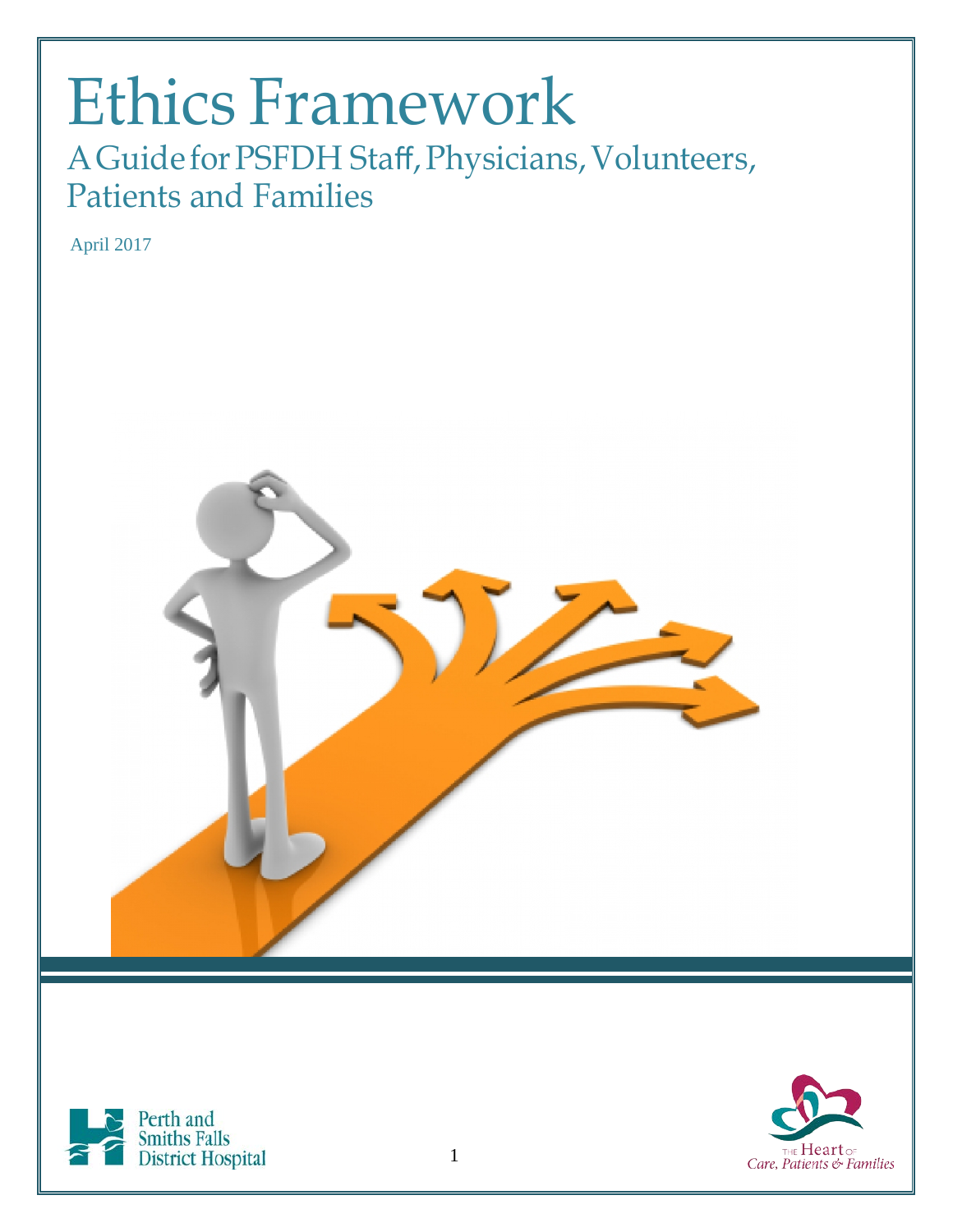# Introduction

#### **Building a Culture of Ethics**

Perth and Smiths Falls District Hospital (PSFDH) takes its commitment to promoting an ethical culture seriously. Building the organization's ethics capacity, providing support to those making decisions and facing challenging ethics issues and also to ensure that the delivery of health care services meet the highest ethical standard.

A variety of resources are available to assist patients and families as well as PSFDH staff, physicians and volunteers that with assist in addressing ethics questions. The ultimate goal is to embed ethics reflection and action into all aspects of health care and decision making processes across the organization.

### **Our Values**

Our values define what we believe in and what we stand for as an organization. They provide us with a common understanding of our priorities and serve as a framework for our actions.

#### **Six Ways**

Our values describe "6 ways" we can personally demonstrate our commitment to patient care in our daily interactions with patients, their families and our colleagues. PSFDH staff, physicians and volunteers are expected to implement our values in our everyday work values, actions and decisions. Doing so consistently, enables us to build a stronger ethical climate.

#### **Values in Action**

Our values include the following:

- 1. An environment where everyone is treated with dignity, respect and compassion.
- 2. Promotion of positive working environments and relationships.
- 3. Commitment to excellence in the provision of safe, high quality, patient-focussed care.
- 4. Collaboration to facilitate access in collaboration with our health care partners to appropriate care in response to patient need.
- 5. Accountability to our stakeholders to ensure responsible stewardship of our resources.
- 6. Commitment to the recruitment and retention of staff who are dedicated to the organization's Mission, Vision, and Values.

### **Patient and Family Centered Care**

Patient and Family Advisory Council members are appointed "Advisors" that assist in identifying current and future opportunities to improve the care experience for patients, family and caregivers. They ensure the perspective of patients, family members or their caregivers is always considered and incorporated in organizational activities and listen and learn from patients and family members. Patient and family advisors are also part of the Ethics Committee.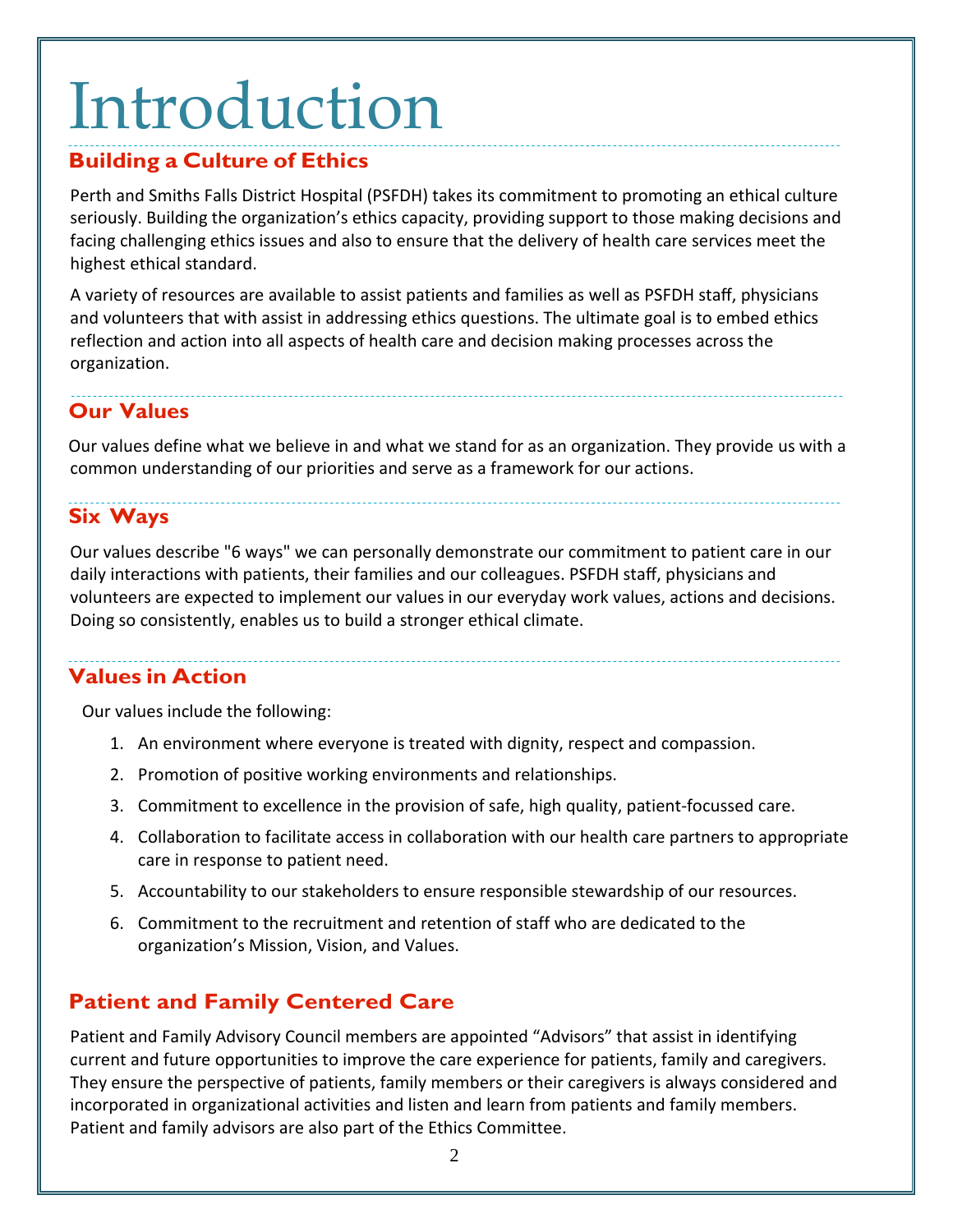# Ethics & Compliance

#### **Living our Values**

The Ethics Committee promotes and maintains a values- and ethics-based culture, consistent with the following PSFDH policies and procedures:

**Ethics Clinical Consultation –** An ethics consultation may be requested by a patient, staff, physician, volunteer, patient's next of kin, any family member or the Board of Directors. Procedures can be requested for both urgent and non-urgent consultations.

**Code of Conduct & Whistleblower Policy –** A standard of conduct committed to promoting, preserving and enhancing public confidence in the integrity, objectivity and impartiality of PSFDH's clinical and business activities. These activities include compassionate care, trustworthiness and fairness, integrity, respect and dignity, collaboration, cooperation and teamwork, transparency and accountability and quality improvement.

**Research, Education, Quality Improvements or Evaluation** - Research activities at the hospital will conform to the PSFDH's Mission, Vision and Values statements, as well as its policies and procedures. All research related activity involving patients, caregivers or staff at PSFDH must be reviewed by the Ethics Committee and the Medical Quality Assurance Committee (MQA) if appropriate and approved by the Senior Leadership Team and the Medical Advisory Committee.

### **Guidance**

Anyone can contact the Ethics Committee with questions and concerns or to ask for assistance; including a patient, staff, physician, volunteer, patient's next of kin, any family member or the Board of Directors.

PSFDH staff with an ethics concern or inquiry are encouraged to consult with his/her manager or others such as:

- Resource team leader
- Human resources contact,
- Union representative, or
- Professional regulatory body.

If the matter is still not clear and a staff person believes there may be an ethical dilemma, the individual or his/her manager may contact the Ethics Committee via completion of an Ethics Committee Consultation Request form located in PDMS. For patients and families, please contact the Privacy Officer by phone 613-283-2330 ext.1140 or by email at [privacyofficer@psfdh.on.ca](mailto:privacyofficer@psfdh.on.ca)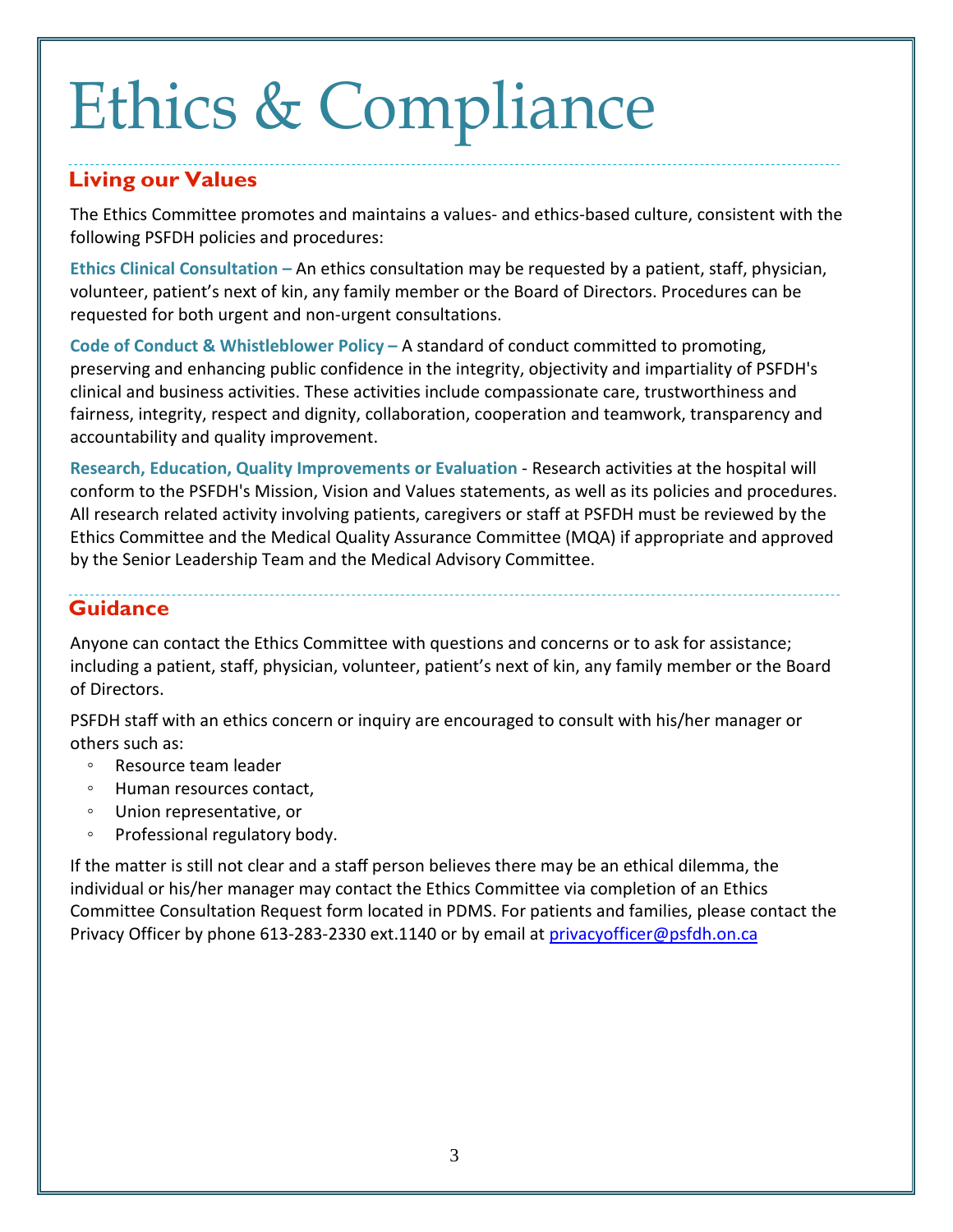# Clinical Ethics

Clinical ethical issues involving clinical crisis management may include, but are not limited to, patient's prior capable wishes or advance directives, matters dealing with the delivery or withholding of lifesustaining treatments, consent, organ transplantation, nutrition, pain management, ethnic and/or religious preferences and beliefs.

### **Facing Difficult Choices**

Health care is complex and sometimes requires us to make difficult decisions where there are no clear answers. Patients and families can be faced with difficult choices during the course of their treatment and healthcare professionals can be challenged with situations that cause moral distress or uncertainty in the course of patient care. The PSFDH Clinical Ethics Committee is available for support to work through questions such as:

- 1. "What's the right thing to do?"
- 2. "How should this decision be made?"
- 3. "Is this a reasonable compromise?"

### **A Supportive Hand**

The Clinical Ethics Committee exists to assist **patients, staff, families, clinicians, administrators, volunteers and policy-makers** in identifying, examining and resolving a wide range of ethical challenges that arise in health care.

Consultations can be simple conversations, guided discussions with teams, assistance with decisionmaking, or shared analysis of complex situations and ethical issues.

The Clinical Ethics Committee **does not make decisions** or replace the appropriate decision-makers. Upon request, it may make recommendations or facilitate balanced, objective discussion of the ethical issues with those involved.

#### **Questions**

Some potential clinical ethics issues include:

- Can a patient and family demand continued medical care that is different from the healthcare team/physician recommendations?
- What if substitute decision-makers make decisions not based on the patient's wishes?
- Should physicians share information about reproductive choices of an adolescent with parents?
- When should we follow the prior wishes of patients with mental illness & suicidal ideation?
- Do my personal beliefs and values conflict with Medical Assistance in Dying (MAID)?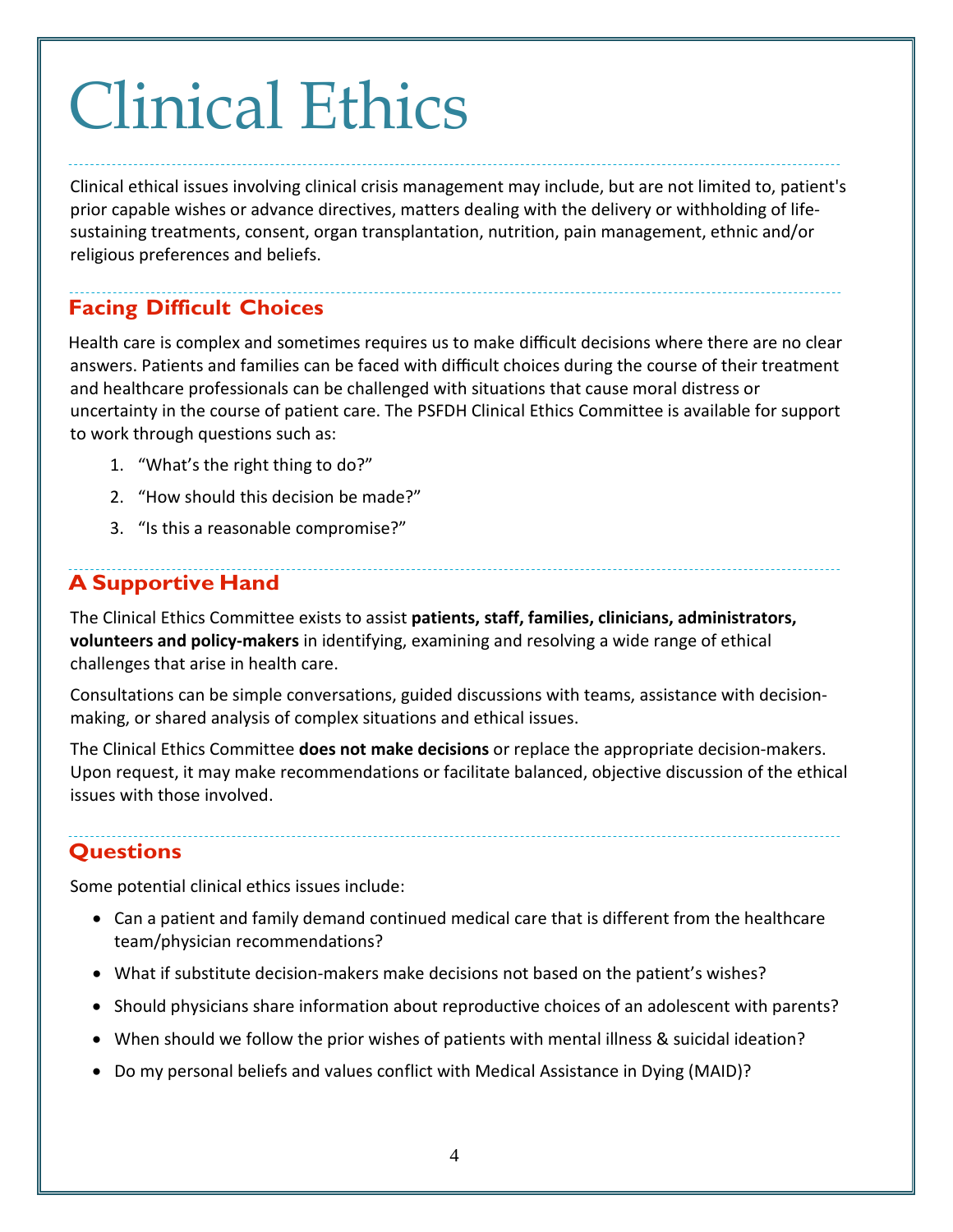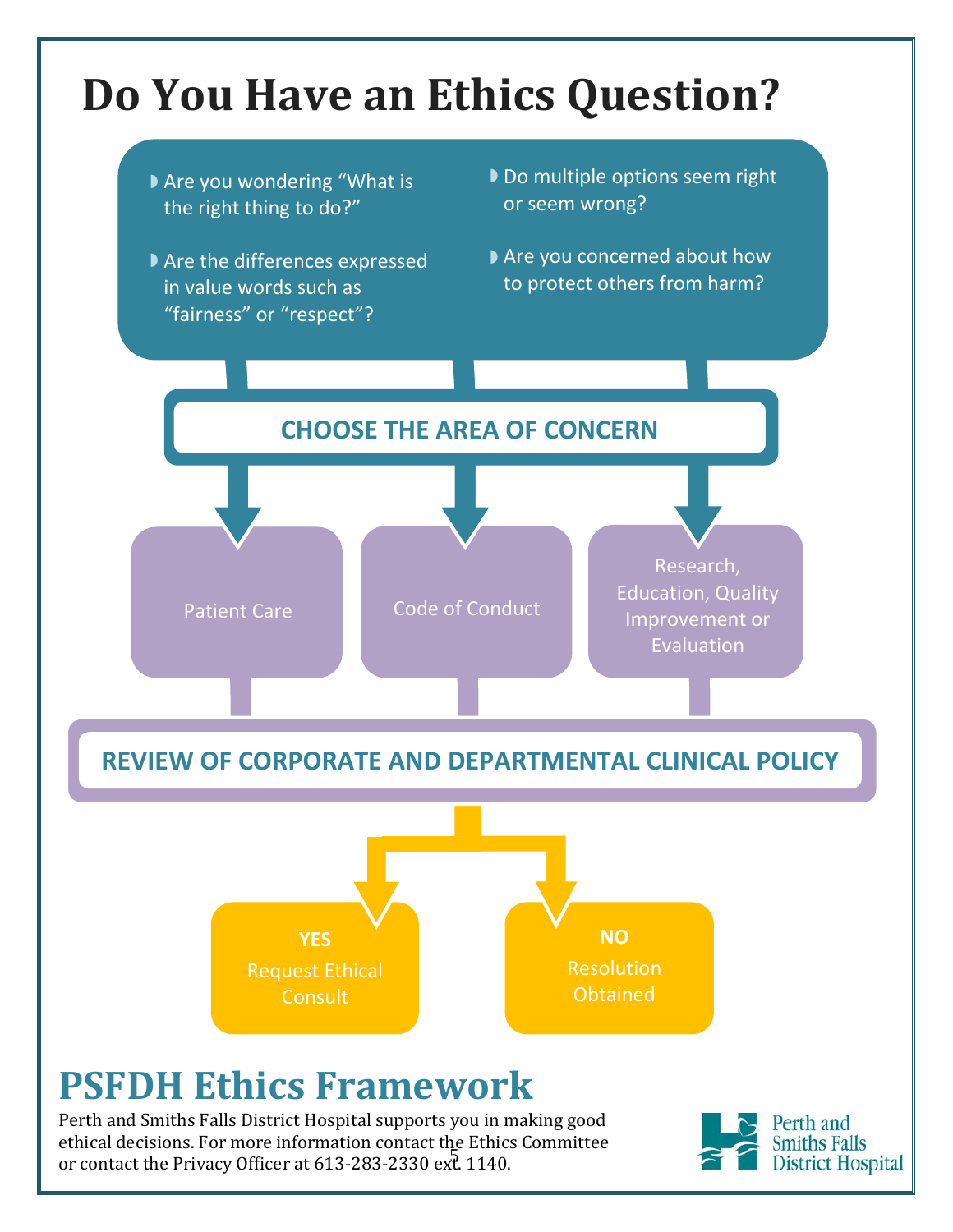# Organizational Ethics

Ethics has broad application to values, hospital policy and decision-making. Organizational issues involve non-clinical challenges such as complying with legislation, stewardship, financial matters, honesty, integrity in reporting to funders and the public, and resource allocation.

#### **Facing Difficult Choices**

Health care is complex and sometimes requires us to make difficult decisions where there are no clear answers. Healthcare professionals and others can be challenged with situations that cause ethical conflict or uncertainty in the workplace. The PSFDH Clinical Ethics Committee is available for support to work through questions such as:

- 1. "What's the right thing to do?"
- 2. "How should this decision be made?"
- 3. "Is this a reasonable compromise?"

#### **A Supportive Hand**

The Ethics Committee exists to assist **patients, staff, families, clinicians, administrators, volunteers and policy-makers** in identifying, examining and resolving a wide range of ethical challenges that arise in health care.

Consultations can be simple conversations, guided discussions with teams, assistance with decisionmaking, or shared analysis of complex situations and ethical issues.

The Ethics Committee **does not make decisions** or replace the appropriate decision-makers. Upon request, it may make recommendations or facilitate balanced, objective discussion of the ethical issues with those involved.

### **Questions**

Some potential organizational ethics issues can involve:

- Values,
- Hospital policies and practices,
- Decision-making,
- Complying with legislation,
- Stewardship,
- Financial matters.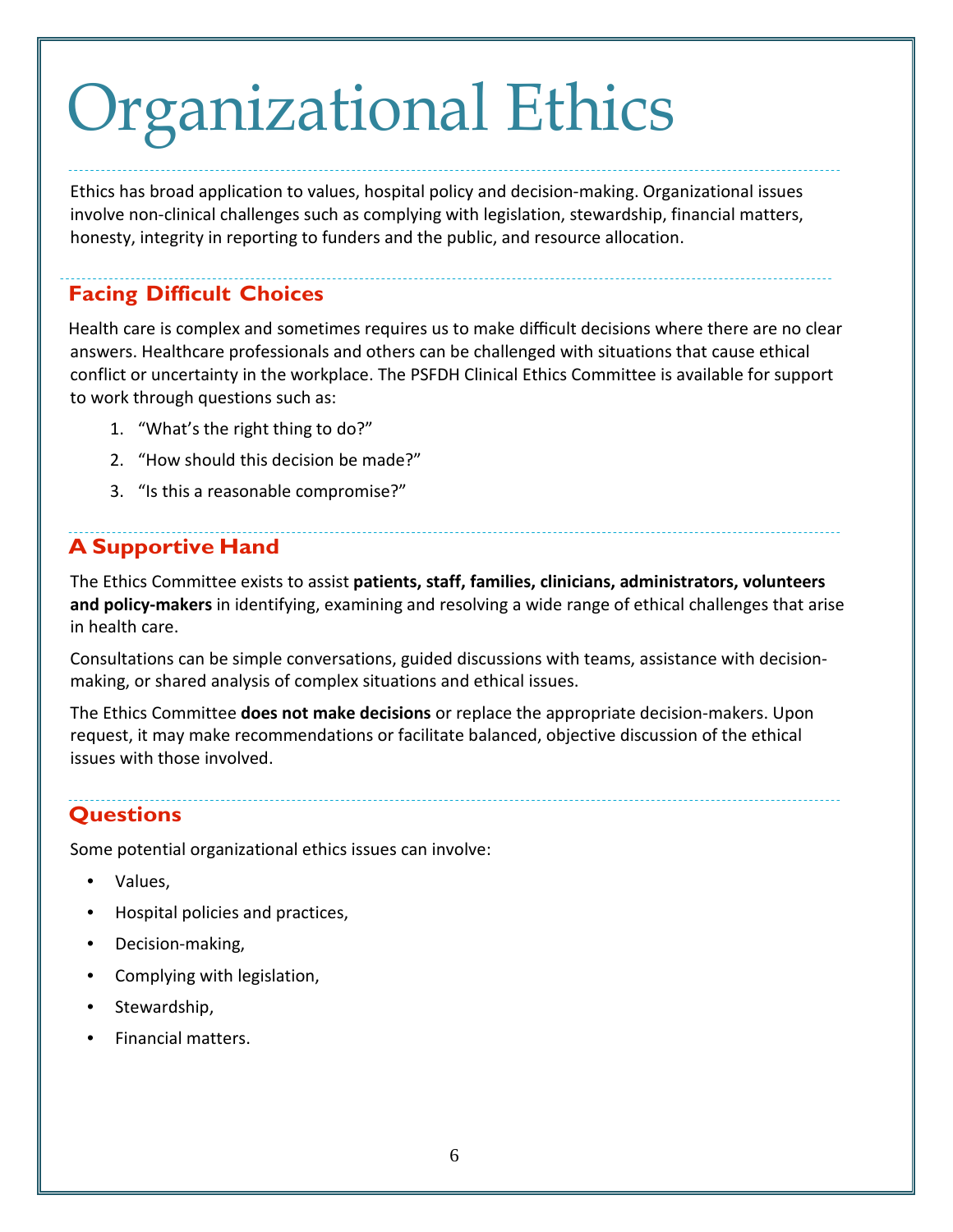### Organizational Ethics Decision-Making Process

#### **Making Good Decisions**

While making ethical decisions can be a complex process not easily defined by an algorithm, identifying steps to take when faced with such an issue can help. Below is a decision-making process that can assist in ensuring that appropriate questions are being asked and steps taken, to address an ethics issue.

| <b>Identify the ethical</b><br>issues and decision<br>making process | Engage in reflective practices<br>$\circ$<br><b>State the conflict</b><br>$\circ$<br>Determine process<br>$\circ$                                                                                                 |
|----------------------------------------------------------------------|-------------------------------------------------------------------------------------------------------------------------------------------------------------------------------------------------------------------|
| <b>Study the facts</b>                                               | Stakeholder perspective<br>$\circ$<br>Evidence<br>$\circ$<br><b>Contextual features</b><br>$\circ$                                                                                                                |
| <b>Resources</b><br><b>Implications</b>                              | Human<br>$\circ$<br>Financial<br>$\circ$<br><b>Physical Environment</b><br>$\circ$                                                                                                                                |
| Select reasonable<br>options                                         | Seek out 2+ options<br>$\circ$<br>Brainstorm before evaluating<br>$\circ$                                                                                                                                         |
|                                                                      |                                                                                                                                                                                                                   |
| <b>Understand values</b><br>and duties                               | Determine which values are in conflict?<br>$\circ$<br>Consider professional and /or standards<br>$\circ$                                                                                                          |
| <b>Evaluate and</b><br>justify options                               | Harm/benefit to stakeholder<br>$\circ$<br>Impact on staff, mission and/or quality of care?<br>$\circ$<br>Choose option with best consequences and closest<br>$\circ$<br>alignment with Mission, Vision and Values |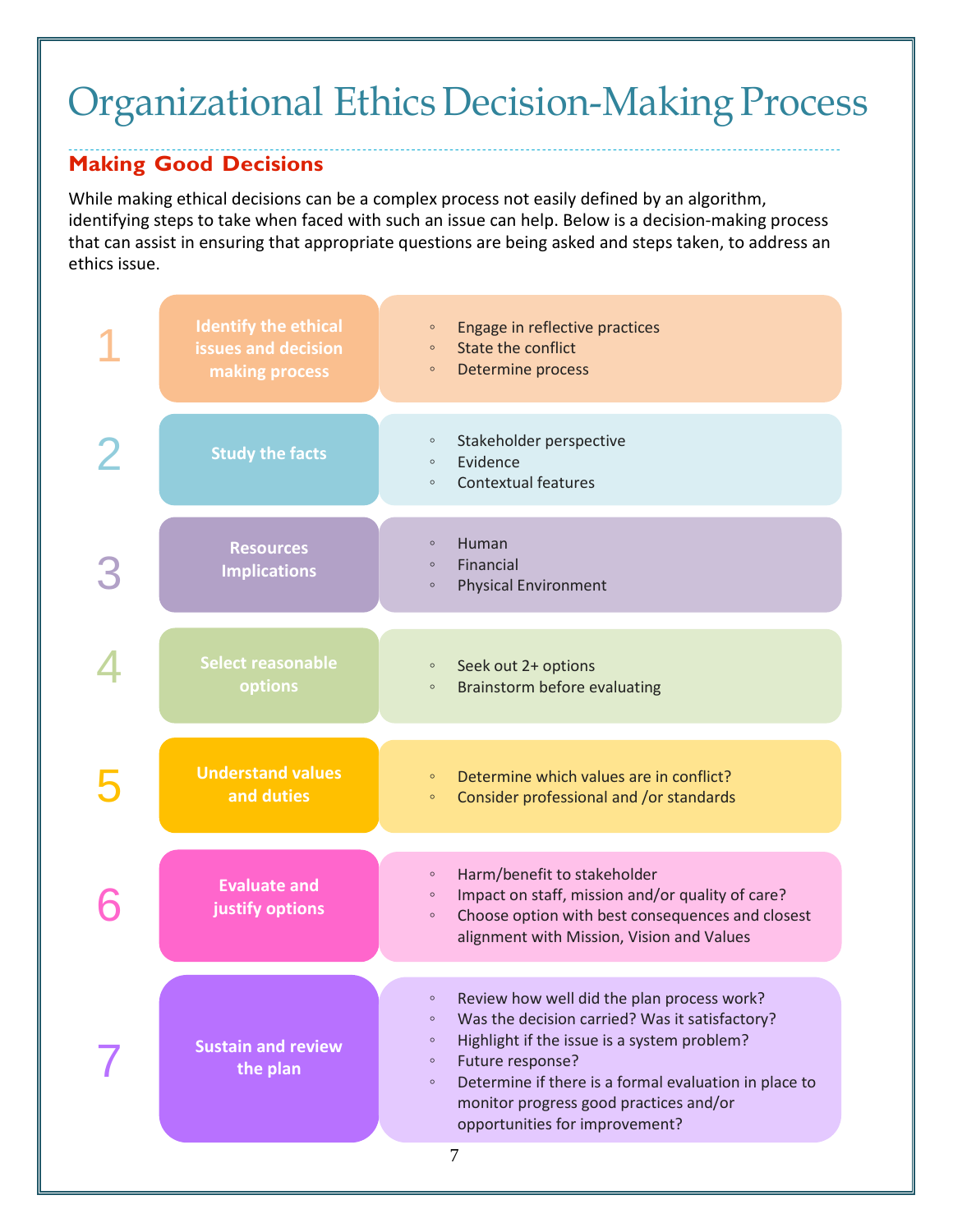# Research Ethics

#### **Research**

Research is investigation designed to develop or contribute to generalizable knowledge or information that has wide applicability.

#### **Maintaining the Highest Ethical Standards**

With the current emphasis on evidence-based practices in health care, various initiatives to generate knowledge are not only encouraged, but also necessary to provide quality care for patients.

Regardless of the nature of the knowledge-generating project, it is important practice to review such initiatives to ensure that the well-being of participants or patients is protected and that the highest ethical standards are maintained.

#### **Research Ethics Review**

The PSFDH is committed to excellence in the provision of high quality patient-focused care. Through the hospital's extensive programs and services, we continue to expand upon the health care services provided. As such, a formalized corporate policy with regard to research, as it applies to the patients and health care team members of the PSFDH, is a necessity.

Source of referral

**Ethics** Committee review

Other committees as required for review and discussion

**Submit** application to CEO for final approval process